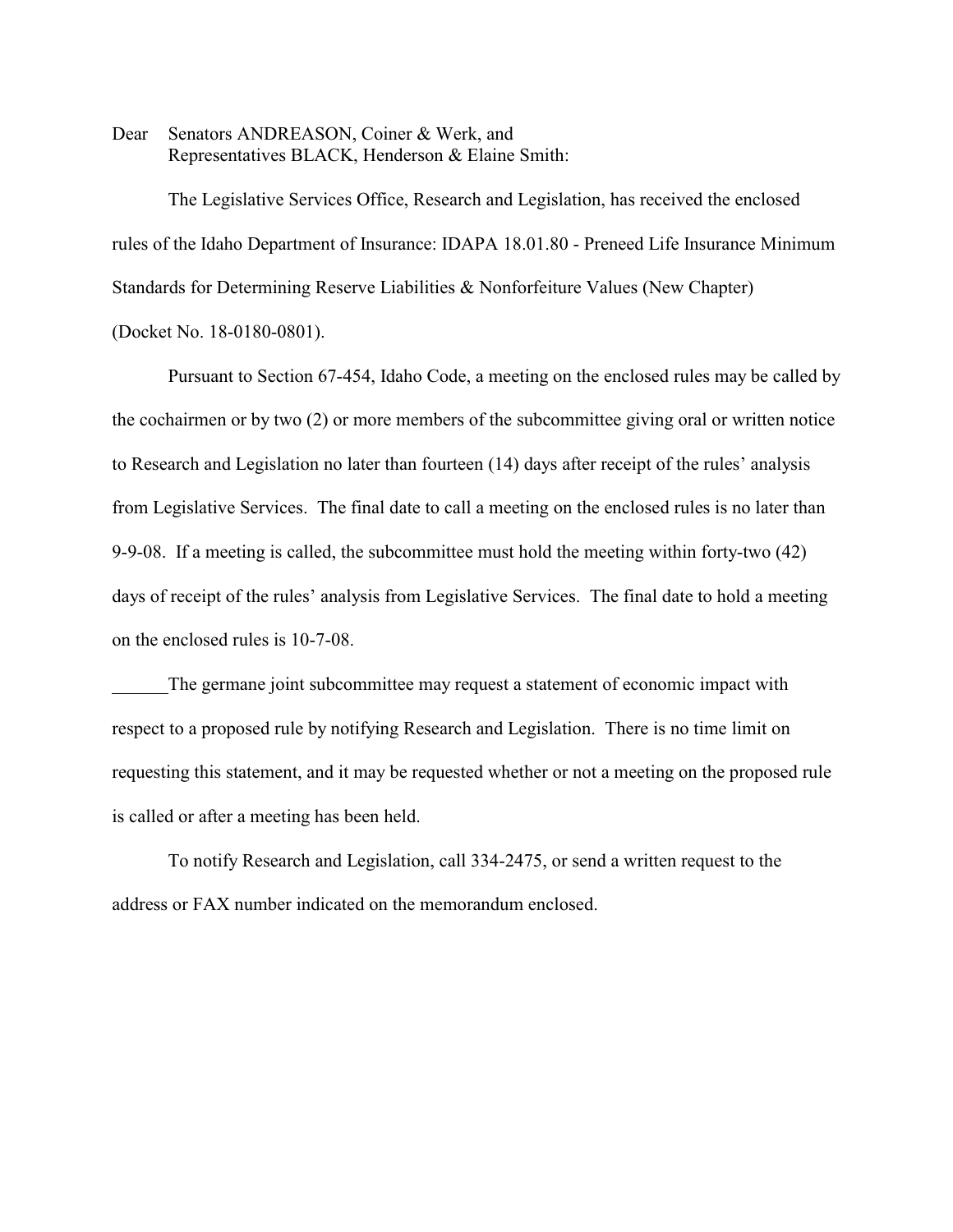# **MEMORANDUM**

| TO:             | Subcommittees for Administrative Rules Review of the Senate Commerce and<br>Human Resources Committee and the House Business Committee                                                             |
|-----------------|----------------------------------------------------------------------------------------------------------------------------------------------------------------------------------------------------|
| FROM:           | Eric Milstead, Principal Research Analyst                                                                                                                                                          |
| DATE:           | August 19, 2008                                                                                                                                                                                    |
| <b>SUBJECT:</b> | Idaho Department of Insurance - IDAPA 18.01.80 - Preneed Life Insurance<br>Minimum Standards for Determining Reserve Liabilities & Nonforfeiture Values<br>(New Chapter) (Docket No. 18-0180-0801) |

The Idaho Department of Insurance has submitted notice of proposed rulemaking at IDAPA 18.01.80 - Preneed Life Insurance Minimum Standards for Determining Reserve Liabilities and Nonforfeiture Values. According to the Department, negotiated rulemaking was not conducted because the proposed rule was drafted in conjunction with industry and is, consequently, unlikely to generate comments or controversy.

Briefly, the proposed rule establishes a specific mortality table as the standard for computing policy reserves for certain policies (preneed policies, e.g., burial or cremation policies). According to the Department, this proposed rule is based on model regulation recently developed by the National Association of Insurance Commissioners. The proposed rule is applicable to preneed insurance policies issued on or after January 1, 2009.

The proposed rule appears to be within the authority granted to the Department under Sections 41-211, 41-612, and 41- 1927, Idaho Code.

cc: Department of Insurance William W. Deal, Director, & Martha Smith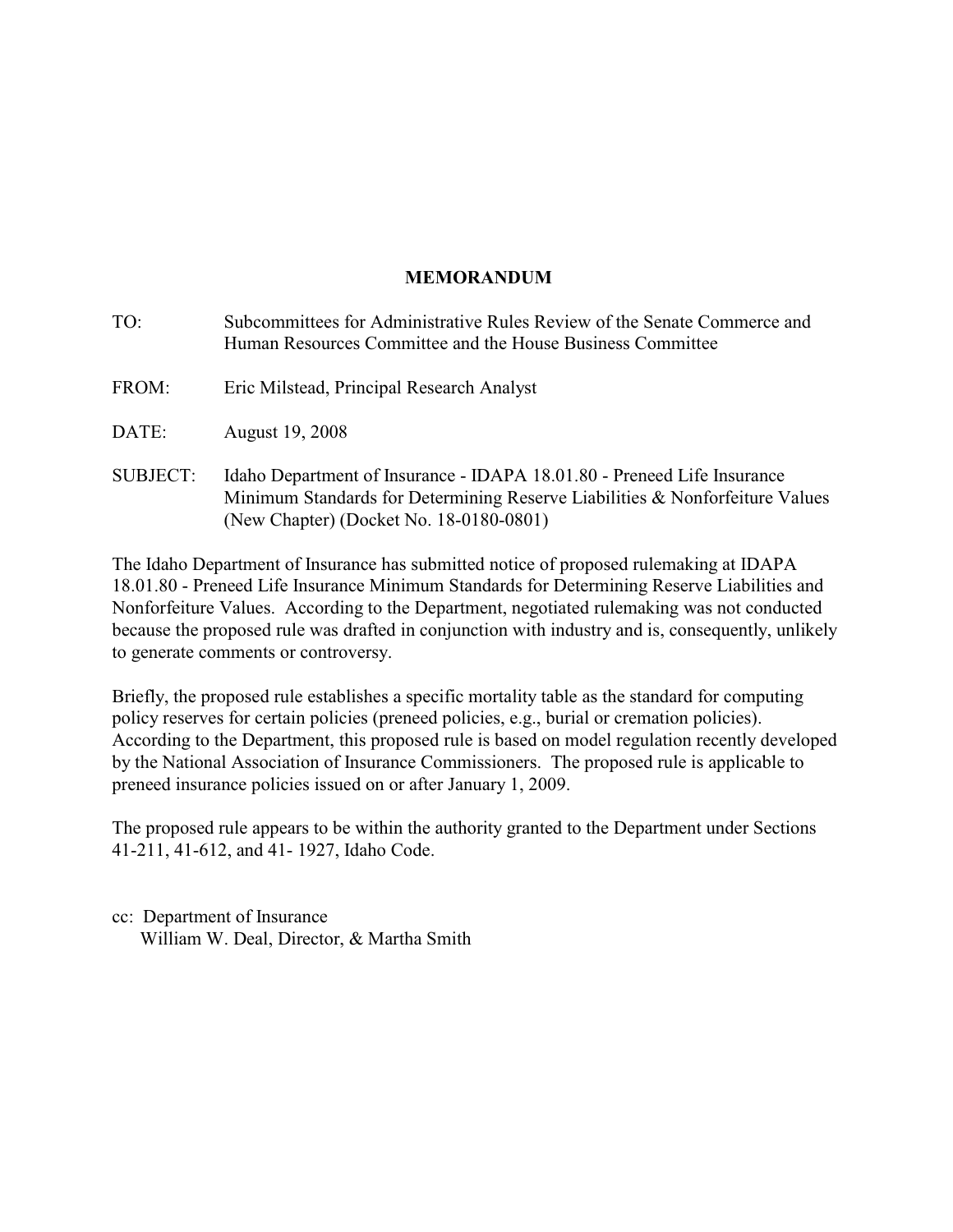# **IDAPA 18 - DEPARTMENT OF INSURANCE**

### **18.01.80 - PRENEED LIFE INSURANCE MINIMUM STANDARDS FOR DETERMINING RESERVE LIABILITIES AND NONFORFEITURE VALUES**

## **DOCKET NO. 18-0180-0801 (NEW CHAPTER)**

### **NOTICE OF RULEMAKING - PROPOSED RULE**

**AUTHORITY:** In compliance with Section 67-5221(1), Idaho Code, notice is hereby given that this agency has initiated proposed rulemaking procedures. The action is authorized pursuant to Sections 41-211, 41-612 and 41-1927, Idaho Code.

**PUBLIC HEARING SCHEDULE:** Public hearing(s) concerning this rulemaking will be scheduled if requested in writing by twenty-five (25) persons, a political subdivision, or an agency, not later than September 17, 2008.

The hearing site(s) will be accessible to persons with disabilities. Requests for accommodation must be made not later than five  $(5)$  days prior to the hearing, to the agency address below.

**DESCRIPTIVE SUMMARY:** The following is a nontechnical explanation of the substance and purpose of the proposed rulemaking:

This rule establishes the 1980 CSO Mortality Table as the minimum standard for computation of policy reserves and nonforfeiture values for preneed policies, offered by life insurers to cover funeral and burial expenses. It is based on a model regulation recently developed by the National Association of Insurance Commissioners in conjunction with the insurance industry to address a recent finding by the Society of Actuaries that the mortality table slated to become the minimum standard effective January 1, 2009 produces inadequate reserves. The rule allows companies a time period to transition to the use of the 1980 CSO Mortality Tables and provides notice requirements to keep the Director of the Department of Insurance informed on which table is in use.

**FEE SUMMARY:** The following is a specific description of the fee or charge imposed or increased: N/A

**FISCAL IMPACT:** The following is a specific description, if applicable, of any negative fiscal impact on the state general fund greater than ten thousand dollars (\$10,000) during the fiscal year: N/A

**NEGOTIATED RULEMAKING:** In compliance with IDAPA 04.11.01.811, negotiated rule making was not conducted because this rule was drafted in conjunction with industry and is therefore unlikely to generate comments or controversy.

**ASSISTANCE ON TECHNICAL QUESTIONS:** For assistance on technical questions concerning this pending rule, contact Martha Smith, Senior Financial Examiner, Idaho Department of Insurance, at 208/334-4315.

Anyone may submit written comments regarding this proposed rule making. All written comments must be directed to the undersigned and must be delivered on or before September 24, 2008.

DATED this 10th day of July 2008.

William W. Deal **Director** Idaho Department of Insurance 700 West State Street, 3rd Floor Boise, ID 83720-0043 208-334-4250 (Voice) 208-334-4398 (Fax)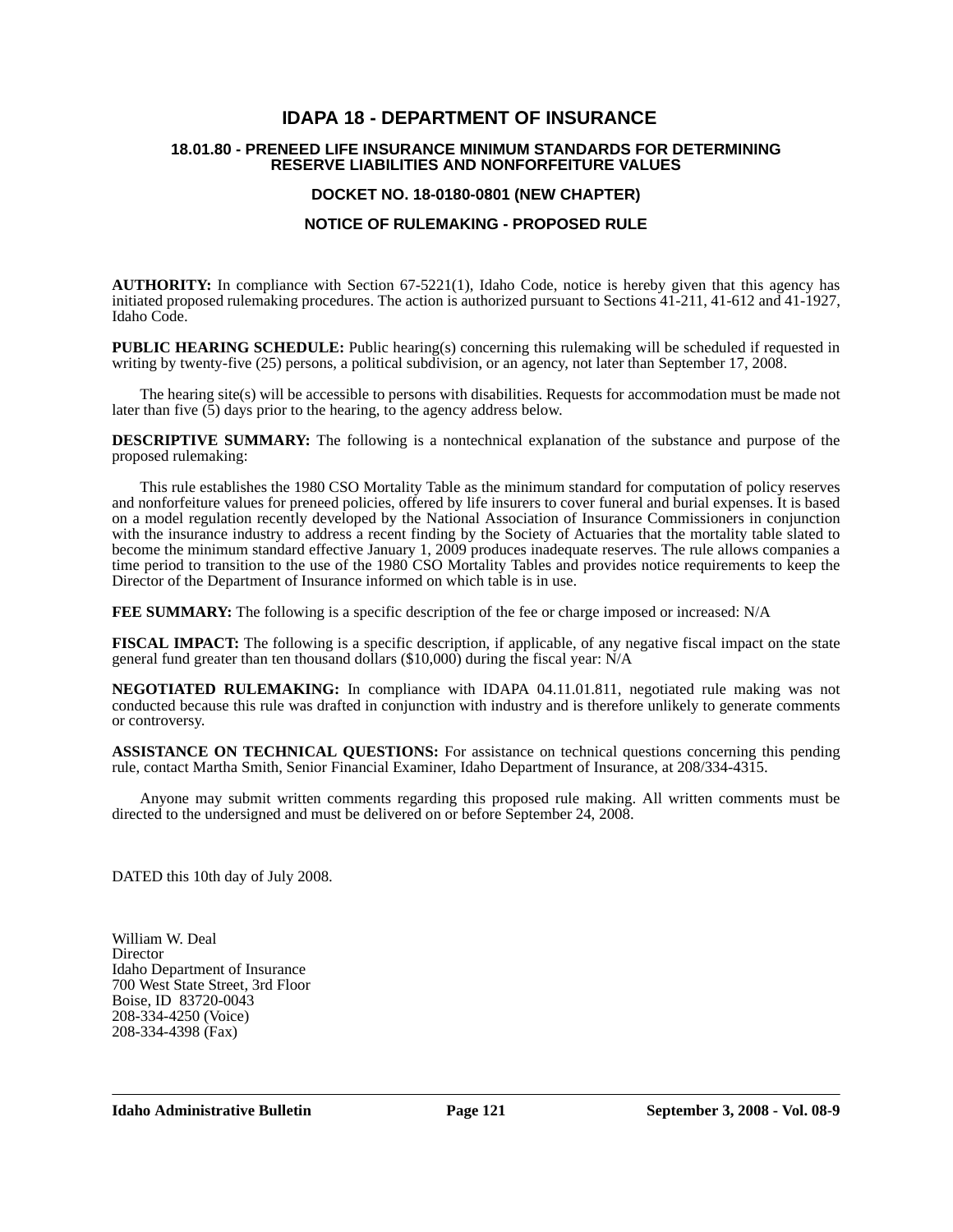### **THE FOLLOWING IS THE TEXT OF DOCKET NO. 18-0180-0801**

#### **IDAPA 18 TITLE 01 CHAPTER 80**

#### **18.01.80 - PRENEED LIFE INSURANCE MINIMUM STANDARDS FOR DETERMINING RESERVE LIABILITIES AND NONFORFEITURE VALUES**

### **000. LEGAL AUTHORITY.**

This rule is promulgated and adopted pursuant to the authority granted by Sections 41-211, 41-612, and 41-1927, Idaho Code. Idaho Code. ( )

### **001. TITLE AND SCOPE.**

**01. Title**. This rule shall be cited as IDAPA 18.01.80, "Preneed Life Insurance Minimum Standards for Determining Reserve Liabilities and Nonforfeiture Values".

**02. Scope**. This rule applies to preneed insurance contracts, as defined in Subsection 010 of this rule, and to similar policies and certificates, as may be determined by the director.

**03. Purpose**. The purpose of this rule is to establish for preneed insurance products minimum mortality standards for reserves and nonforfeiture values, and to require the use of the 1980 Commissioners Standard Ordinary (CSO) Life Valuation Mortality Table for use in determining the minimum standard of valuation of reserves and the minimum standard nonforfeiture values for preneed insurance products.

### **002. WRITTEN INTERPRETATIONS.**

In accordance with Section 67-5201(19)(b)(iv), Idaho Code, this agency may have written statements which pertain to the interpretation of the rules of the chapter, or to the documentation of compliance with the rules of this chapter. These documents will be available for public inspection and copying in accordance with the public records act.

 $\lambda$ 

### **003. ADMINISTRATIVE APPEALS.**

All administrative appeals shall be governed by Chapter 2, Title 41, Idaho Code, and Chapter 52, Title 67, Idaho Code, the Idaho Administrative Procedure Act, and IDAPA 04.11.01, Idaho Rules of Administrative Procedure of the Attorney General – General Provisions.

### **004. INCORPORATION BY REFERENCE.**

[The Director of the Department of Insurance adopts by reference the 1980 and 2001 CSO Mortality Tables. The](http://www.soa.org/professional-interests/technology/tech-table-manager.aspx)  tables are available on the Society of Actuaries website at http://www.soa.org/professional-interests/technology/tech[table-manager.aspx and h](http://www.soa.org/professional-interests/technology/tech-table-manager.aspx)[ttp://www.actuary.org/life/cso\\_0702.asp. \( \)](http://www.actuary.org/life/cso_0702.asp)

## **005. OFFICE -- OFFICE HOURS -- MAILING ADDRESS, STREET ADDRESS AND WEB SITE.**

**01.** Office Hours. The Department of Insurance is open from 8 a.m. to 5 p.m. except Saturday, Sunday and legal holidays.

**02. Mailing Address**. The department's mailing address is: Idaho Department of Insurance, P.O. Box 83720, Boise, ID 83720-0043. ( )

**03.** Street Address. The principal place of business is 700 West State Street, 3<sup>rd</sup> Floor, Boise, Idaho 83702-0043. ( )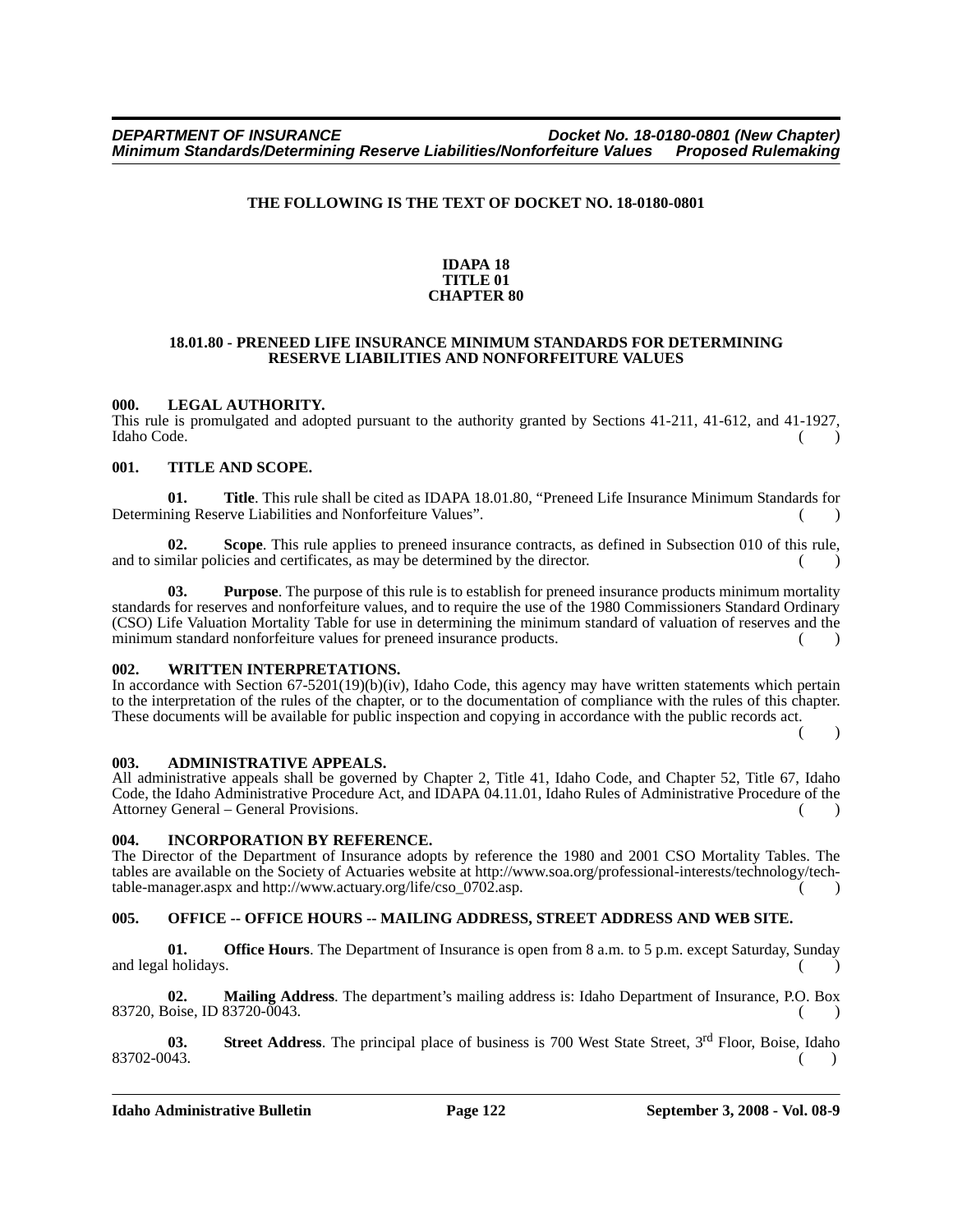### *DEPARTMENT OF INSURANCE Docket No. 18-0180-0801 (New Chapter) Minimum Standards/Determining Reserve Liabilities/Nonforfeiture Values*

**04. Web Site Address**[. The department's web address is http://www.doi.idaho.gov. \( \)](http://www.doi.idaho.gov)

#### **006. PUBLIC RECORDS ACT COMPLIANCE.**

Any records associated with these rules are subject to the provisions of the Idaho Public Records Act, Title 9, Chapter 3, Idaho Code. ( )

#### **007. -- 009. (RESERVED).**

#### **010. DEFINITIONS.**

**01. 2001 CSO Mortality Table**. "2001 CSO Mortality Table" means that mortality table, consisting of separate rates of mortality for male and female lives, developed by the American Academy of Actuaries CSO Task Force from the Valuation Basic Mortality Table developed by the Society of Actuaries Individual Life Insurance Valuation Mortality Task Force, and adopted by the NAIC in December 2002. The 2001 CSO Mortality Table is included in the *Proceedings of the NAIC (2nd Quarter 2002)*. Unless the context indicates otherwise, the "2001 CSO Mortality Table" includes both the ultimate form of that table and the select and ultimate form of that table and includes both the smoker and nonsmoker mortality tables and the composite mortality tables. It also includes both the age-nearest-birthday and age-last-birthday bases of the mortality tables. () ()

**02. Ultimate 1980 CSO**. "Ultimate 1980 CSO" means the Commissioners' 1980 Standard Ordinary Life Valuation Mortality Tables (1980 CSO) without ten (10) -year selection factors, incorporated into the 1980 amendments to the NAIC Standard Valuation Law approved in December 1983. ( )

**03.** Preneed Insurance. For the purposes of this rule, preneed insurance is any life insurance policy or certificate that is issued in combination with, in support of, with an assignment to, or as a guarantee for a prearrangement agreement for goods and services to be provided at the time of and immediately following the death of the insured. Goods and services may include, but are not limited to embalming, cremation, body preparation, viewing or visitation, coffin or urn, memorial stone, and transportation of the deceased. The status of the policy or contract as preneed insurance is determined at the time of issue in accordance with the policy form filing.  $($ 

### **011. MINIMUM STANDARDS.**

**01. Valuation Mortality Standards**. For preneed insurance contracts, as defined in Section 010 of this rule, and similar policies and contracts, the minimum mortality standard for determining reserve liabilities and nonforfeiture values for both male and female insureds shall be the Ultimate 1980 CSO. ()

#### **02. Valuation Interest Rate Standards**. ( )

**a.** The interest rates used in determining the minimum standard for valuation of preneed insurance shall be the calendar year statutory valuation interest rates as defined in Section 41-612, Idaho Code.

**b.** The interest rates used in determining the minimum standard for nonforfeiture values for preneed insurance shall be the calendar year statutory nonforfeiture interest rates as defined in Section 41-1927, Idaho Code.

#### **03. Valuation Method Standards**. ( )

**a.** The method used in determining the minimum standard for valuation of preneed insurance shall be the method as defined in Section 41-612, Idaho Code. ( )

**b.** The method used in determining the minimum standard for nonforfeiture values for preneed insurance shall be the method as defined in Section  $\overline{41-1927}$ , Idaho Code.  $\qquad \qquad$  ()

### **012. TRANSITION RULES.**

**01.** 2001 CSO Election. For preneed insurance policies issued on or after the effective date of this rule

 $($